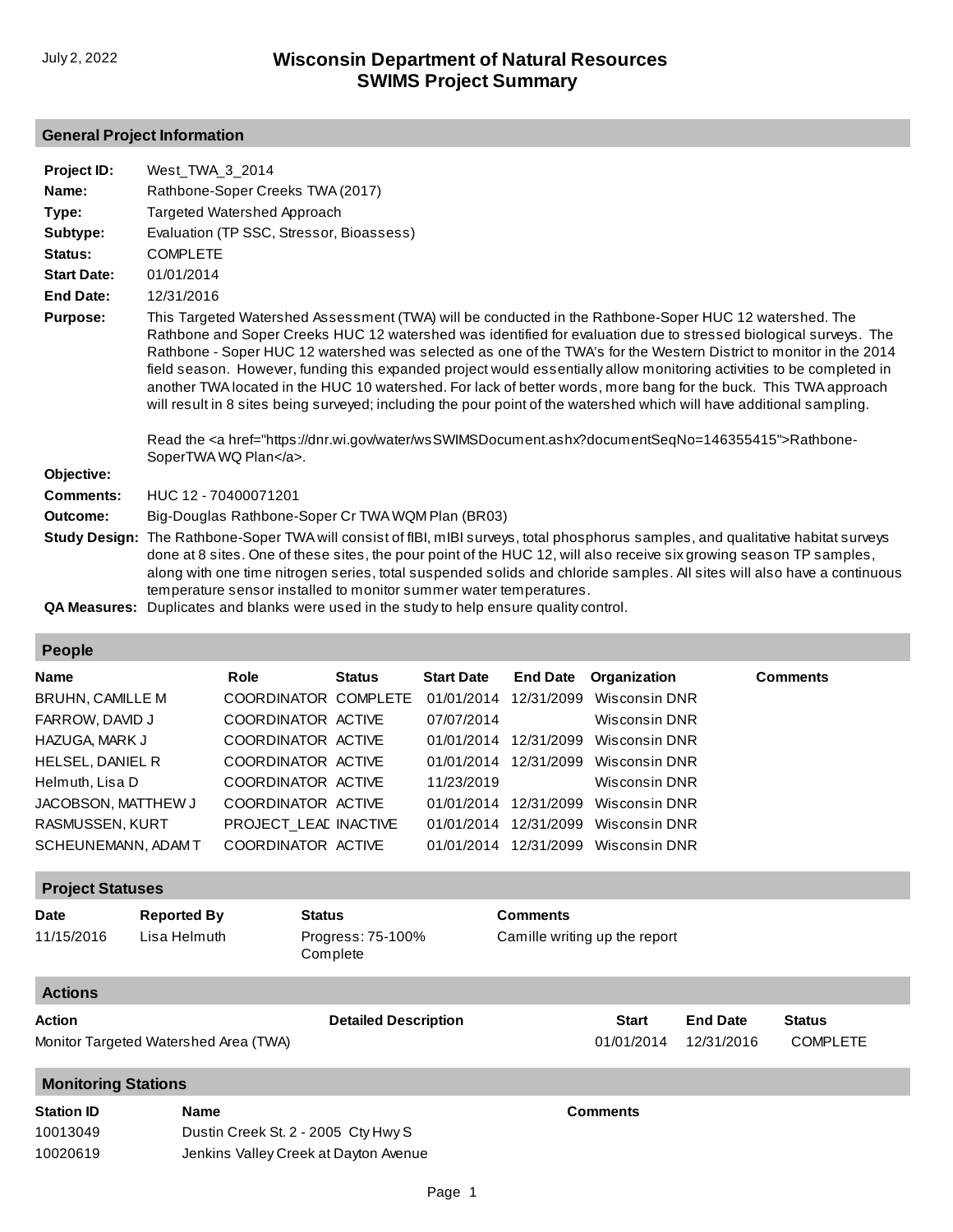## **SWIMS Project Summary** July 2, 2022 **Wisconsin Department of Natural Resources**

| <b>Station ID</b> | <b>Name</b>                                                             | <b>Comments</b> |
|-------------------|-------------------------------------------------------------------------|-----------------|
| 10009054          | Rathbone Creek #1- Hwy 27 Bridge                                        |                 |
| 10017329          | Rathbone Creek St. 2 Catbird Rd. Bridge Crossing<br>Downstream          |                 |
| 10013043          | Rathborne Creek St. 2 - 2005 State Land Just Upstream Of<br>Benton Road |                 |
| 10020470          | Soper Creek St. 1 Carmel Ave. Crossing                                  |                 |
| 10020467          | Soper Creek St. 7 300ft Downstream Of Deerwood Rd.                      |                 |
| 10013798          | Soper Creek Station 1 - Driveway Crossing Near Cth B                    |                 |

### **Assessment Units**

| <b>WBIC</b> | <b>Segment</b> | <b>Local Name</b>    | <b>Official Name</b>  |
|-------------|----------------|----------------------|-----------------------|
| 1693400     |                | Soper Creek          | Soper Creek           |
| 1693500     |                | Jenkins Valley Creek | Jenkins Valley Creek  |
| 1694000     |                | Rathbone Creek       | <b>Rathbone Creek</b> |
| 1694300     |                | Dustin Creek         | <b>Dustin Creek</b>   |

### **Lab Account Codes**

| <b>Account Code</b> | Description                    | <b>Start Date</b> | <b>End Date</b> |
|---------------------|--------------------------------|-------------------|-----------------|
| WQ002               | TARGETED WATERSHED ASSESSMENTS | 03/26/2014        | 12/31/2099      |

#### **Forms**

**Form Code Form Name** CONTINUOUS Continuous Data Upload

#### **Methods**

| <b>Method Code</b>                           | <b>Description</b>                                                |
|----------------------------------------------|-------------------------------------------------------------------|
| ELECTROFISHING: BACKPACK<br><b>SHOCKER</b>   | Electrofishing: Backpack Shocker                                  |
| KICKNET SAMPLING -<br>MACROINVERTEBRATE DATA | Macroinvertebrate Kicknet Data Collection 2000                    |
| <b>COLLECTION</b>                            | WATER GRAB: BUCKET SAMPLER Water Grab Sample: Bucket Sampler 1980 |

#### **Fieldwork Events**

| <b>Start Date</b> | <b>Status</b>   | Field ID                | <b>Station ID</b> | <b>Station Name</b>                                                            |
|-------------------|-----------------|-------------------------|-------------------|--------------------------------------------------------------------------------|
| 01/09/2014        | <b>COMPLETE</b> | <b>MIBI</b>             | 10017329          | Rathbone Creek St. 2 Catbird Rd. Bridge Crossing<br>Downstream                 |
| 05/11/2014 08:15  | <b>COMPLETE</b> | <b>NA</b>               | 10020470          | Soper Creek St. 1 Carmel Ave. Crossing                                         |
| 06/09/2014 18:15  | <b>COMPLETE</b> | SC <sub>1</sub>         | 10020470          | Soper Creek St. 1 Carmel Ave. Crossing                                         |
| 07/02/2014 14:20  | <b>COMPLETE</b> | RC@ HWY SACCE: 10009054 |                   | Rathbone Creek #1- Hwy 27 Bridge                                               |
| 07/02/2014 14:45  | <b>COMPLETE</b> | DS@ CTH S               | 10013049          | Dustin Creek St. 2 - 2005 Cty Hwy S                                            |
| 07/02/2014 15:05  | <b>COMPLETE</b> | RC@ CATBIRD RO 10017329 |                   | Rathbone Creek St. 2 Catbird Rd. Bridge Crossing<br>Downstream                 |
| 07/02/2014 15:30  | <b>COMPLETE</b> | <b>RC@DNRPROP</b>       | 10013043          | Rathborne Creek St. 2 - 2005 State Land Just Upstream Of<br><b>Benton Road</b> |
| 07/02/2014 16:00  | <b>COMPLETE</b> | SC@DEERWOOD             | 10020467          | Soper Creek St. 7 300ft Downstream Of Deerwood Rd.                             |
| 07/02/2014 16:25  | <b>COMPLETE</b> | SC@CTHB                 | 10013798          | Soper Creek Station 1 - Driveway Crossing Near Cth B                           |
| 07/02/2014 16:40  | <b>COMPLETE</b> | <b>JVC@ DAYTON RD</b>   | 10020619          | Jenkins Valley Creek at Dayton Avenue                                          |
| 07/16/2014 07:20  | <b>COMPLETE</b> | SC <sub>1</sub>         | 10020470          | Soper Creek St. 1 Carmel Ave. Crossing                                         |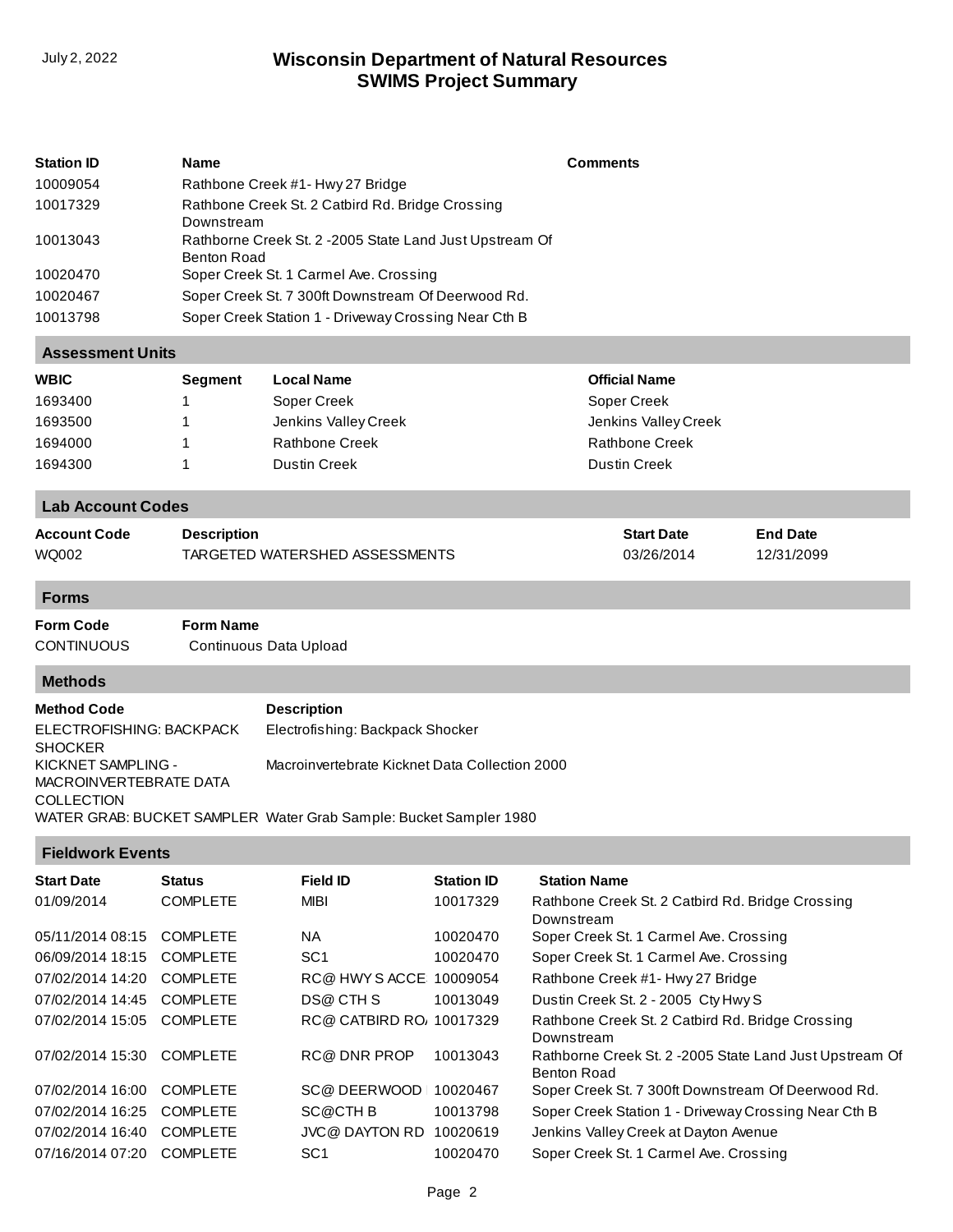# **SWIMS Project Summary** July 2, 2022 **Wisconsin Department of Natural Resources**

| <b>Start Date</b> | <b>Status</b>   | <b>Field ID</b> | <b>Station ID</b> | <b>Station Name</b>                                                     |
|-------------------|-----------------|-----------------|-------------------|-------------------------------------------------------------------------|
| 08/05/2014 13:30  | <b>COMPLETE</b> | SC <sub>1</sub> | 10020470          | Soper Creek St. 1 Carmel Ave. Crossing                                  |
| 09/16/2014 16:30  | <b>COMPLETE</b> | SCI             | 10020470          | Soper Creek St. 1 Carmel Ave. Crossing                                  |
| 10/09/2014        | <b>COMPLETE</b> | <b>MIBI</b>     | 10020619          | Jenkins Valley Creek at Dayton Avenue                                   |
| 10/09/2014        | <b>COMPLETE</b> | <b>MIBI</b>     | 10013043          | Rathborne Creek St. 2 - 2005 State Land Just Upstream Of<br>Benton Road |
| 10/09/2014        | <b>COMPLETE</b> | <b>MIBI</b>     | 10013798          | Soper Creek Station 1 - Driveway Crossing Near Cth B                    |
| 10/09/2014        | <b>COMPLETE</b> | <b>MIBI</b>     | 10009054          | Rathbone Creek #1- Hwy 27 Bridge                                        |
| 10/09/2014        | <b>COMPLETE</b> | <b>MIBI</b>     | 10020467          | Soper Creek St. 7 300ft Downstream Of Deerwood Rd.                      |
| 10/09/2014        | <b>COMPLETE</b> | <b>MIBI</b>     | 10013049          | Dustin Creek St. 2 - 2005 Cty Hwy S                                     |
| 10/21/2014 12:39  | <b>COMPLETE</b> | SC <sub>1</sub> | 10020470          | Soper Creek St. 1 Carmel Ave. Crossing                                  |
| 10/21/2014 12:40  | <b>COMPLETE</b> | SC2-DUPLICATE   | 10020470          | Soper Creek St. 1 Carmel Ave. Crossing                                  |
| 10/21/2014 12:40  | <b>COMPLETE</b> | SC3-BLANK       | 10020470          | Soper Creek St. 1 Carmel Ave. Crossing                                  |
| 10/28/2014        | <b>COMPLETE</b> | MIBI            | 10020470          | Soper Creek St. 1 Carmel Ave. Crossing                                  |

**Documents**

| <b>Title</b>                                                                 | <b>Description</b>                                                                                                                                            | Author      | <b>Published</b> | Comments |
|------------------------------------------------------------------------------|---------------------------------------------------------------------------------------------------------------------------------------------------------------|-------------|------------------|----------|
| Big Douglas and Rathbone -<br>Soper Creeks TWA WQM<br>Plan 2017 [BR03]       | Assessments and recommendations Bruhn, Camille and<br>for the Watershed. Big-Douglas and Kurt Rasmussen<br>Rathbone - Soper Creek TWA WQM<br>PLAN 2017 (BR03) |             | 11/21/2017       |          |
| Big-Douglas and Rathbone<br>- Soper Creeks TWA WQM<br>Plan 2017 Presentation | Big-Douglas and Rathbone - Soper<br>Creeks TWA WQM Plan 2017<br>Presentation                                                                                  | <b>WDNR</b> | 08/10/2017       |          |

## **Budget**

|                            |          |                   | <b>Start Date: 05/01/2014</b> | <b>End Date: 06/30/2014</b> |                                                                                                                                                                                                                                        |
|----------------------------|----------|-------------------|-------------------------------|-----------------------------|----------------------------------------------------------------------------------------------------------------------------------------------------------------------------------------------------------------------------------------|
| <b>Description</b>         | Quantity | <b>Units</b>      | <b>Unit Cost</b>              |                             |                                                                                                                                                                                                                                        |
| <b>FTE Hours</b>           | 16       | Hours             | \$0.00                        |                             |                                                                                                                                                                                                                                        |
| <b>LTE Salary</b>          | 32       | Hours             | \$15.00                       |                             |                                                                                                                                                                                                                                        |
| LTE Fringe                 |          |                   |                               |                             |                                                                                                                                                                                                                                        |
| <b>LTE</b> Indirect        |          |                   |                               |                             |                                                                                                                                                                                                                                        |
| <b>LTE Total Cost</b>      |          |                   |                               |                             |                                                                                                                                                                                                                                        |
| Supplies                   |          |                   |                               |                             |                                                                                                                                                                                                                                        |
| Equipment                  |          |                   |                               |                             |                                                                                                                                                                                                                                        |
| Mileage                    | 170      | Miles             | \$0.72                        |                             |                                                                                                                                                                                                                                        |
| Meals                      | 6        | Meals             | \$10.00                       |                             |                                                                                                                                                                                                                                        |
| Lodging                    |          |                   |                               |                             |                                                                                                                                                                                                                                        |
| <b>Travel Total</b>        |          |                   |                               |                             |                                                                                                                                                                                                                                        |
| <b>Bug Contracts</b>       |          |                   |                               |                             |                                                                                                                                                                                                                                        |
| <b>Other Contracts</b>     |          |                   |                               |                             |                                                                                                                                                                                                                                        |
| <b>USGS Costs</b>          |          |                   |                               |                             |                                                                                                                                                                                                                                        |
| Total Cost (excludes SLOH) |          |                   |                               |                             |                                                                                                                                                                                                                                        |
| <b>Description</b>         |          | <b>Test Group</b> |                               | <b>Unit Cost</b>            | <b>Total Cost</b>                                                                                                                                                                                                                      |
|                            |          |                   |                               | # Planned                   | <b>Total Cost Comments</b><br>\$0.00<br>\$480.00 Average LTE wage in WD<br>\$118.56<br>\$96.79<br>\$695.35<br>\$0.00<br>\$0.00<br>\$122.40<br>\$60.00 New perdiem rate<br>\$0.00<br>\$182.40<br>\$0.00<br>\$0.00<br>\$0.00<br>\$877.75 |